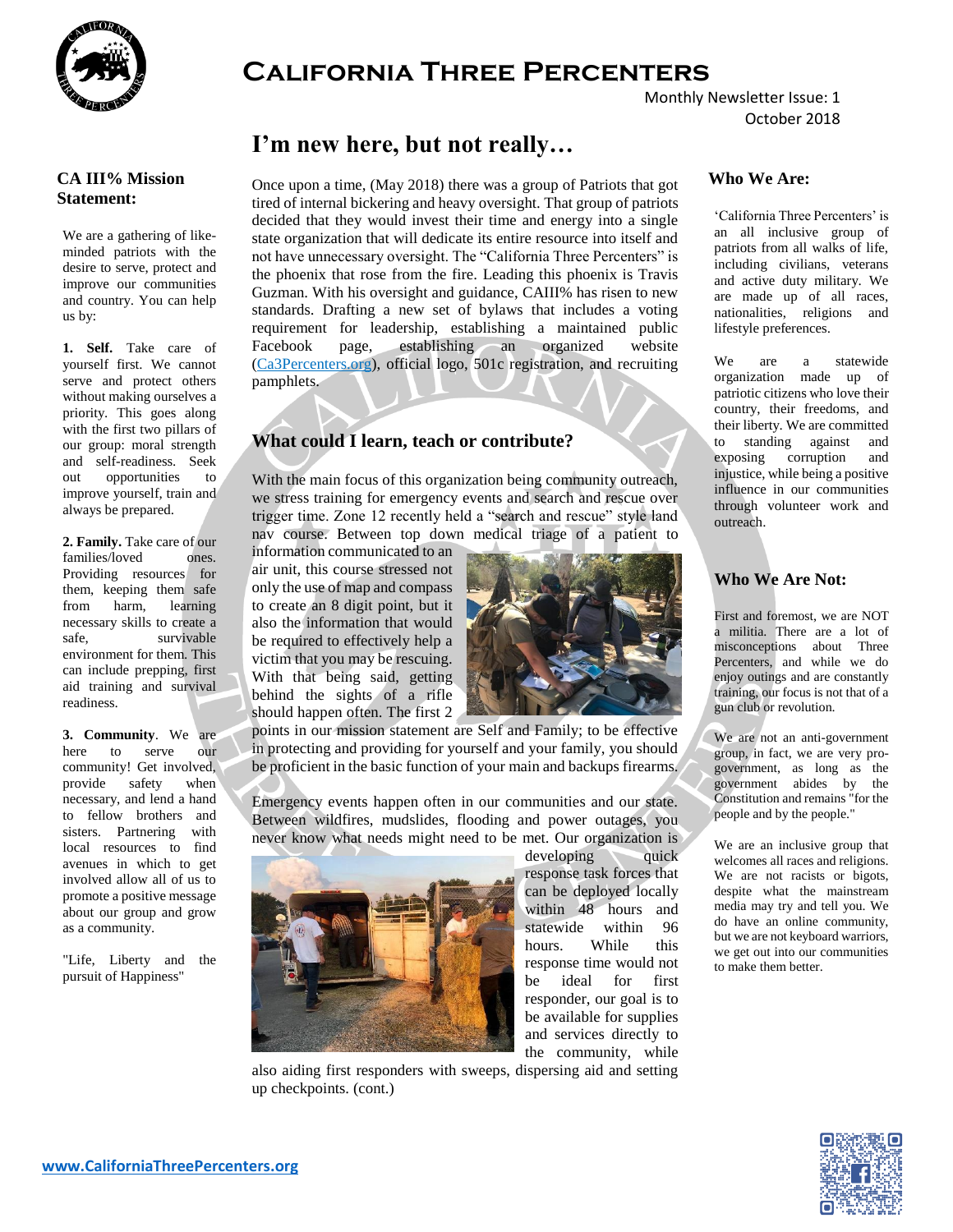

## **California Three Percenters**

Monthly Newsletter Issue: 1 October 2018

#### **Zone 3 Update:**

Zone 3 has been steadily growing in numbers. Butte county recently held a bbq meet and greet for Zone 3. Good food and conversations were had by all. Another meet and greet will be hosted by Sacramento County in October where they will discuss upcoming training.

Looking ahead to the near future, we will be focusing on training and Ham Radio certification classes.

#### **-Richard Rodgers Z3L**

Zone 3 will be hosting a CPR certification at the cost of \$25/person. They will be inviting Zone 5 to join in on the classes. Please coordinate with Trisha (Z3 PRO) for more information on dates and times.

**-Trisha Marie Z3PRO**

#### **Zone 11 Update:**

Zone 11 has vetted 2 new members- Daniel Armenta and Joshua Sperling.

Daniel Armenta has stepped up as the Zone 11 Training Officer and attended the Zone 12 FTX to bring additional skillsets into Zone 11.

Appearance on Hank Watson's Garage Hour was a success. Tan Tolentino (Z11 Lead) and AJ Stults (Z11 PRO) discussed many different issues that threaten freedoms, including the potential ban of 3D printed firearms.

Zone 11 contributed 3 members to the Zone 12 FTX in an effort to better skills and comradery throughout Southern California.

-**Tan Tolentino Z11L**



Zone 3 and Zone 1 had a little experience with this during the Mendocino Complex Fire. Stephen Scalisi (Zone 1 Leader) set up his own house as an aid point for his community while Richard Rodgers (Zone 3 Leader) made delivery runs to several different aid

points. Delivering all aid supplies successfully, much was learned and experience was gained.

This experience is being used to coordinate and be as effective as possible while training for the next event, that hopefully never happens.

## **A VERY SPECIAL THANKS!**

California Three Percenters would like to thank Joshua and Angela Barton for everything they have done for the organization. We are sorry that you felt your calling for leadership was elsewhere, but you are always welcome in our house and our hearts.



For those who do not know, Joshua and Angela have lost their daughter Jeannie. Jeannie was an organ donor and, according to the Bartons, they find comfort in knowing that her passing has helped others live.

Nicolas Cunningham has set up a GoFundMe for final expense donations. Please go to:

<https://www.gofundme.com/jeannie-gallegos-final-expense-fund>

Please donate with an open and willing heart. Even if you can't help financially, sharing the link helps as well.

#### **Zone 12 Update:**

Zone 12 held its Quarterly FTX at O'Neil Park and hosted Zones 11 and 8. This FTX was centered around emergency medical procedures and Land Navigation. 11 members and leaders from 3 zones came together for a great weekend of learning, training and bonding.

Those who attended the training left with some excellent training to help assist in Search and Rescue operations as well as some basic and fundamental emergency medical care. On top of some excellent training, attendees were able to learn some new faces and make some new friends. Something special about sitting around a campfire after training together and sharing a few drinks, stories and games.

Going forward, Zone 12 will be discussing its next FTX which is tentatively scheduled for January or February. More details to come.

**-Ryan Schader SoCal AL – Z12PRO**

Want to have your zone featured? Send in updates by the end of each month and be featured!